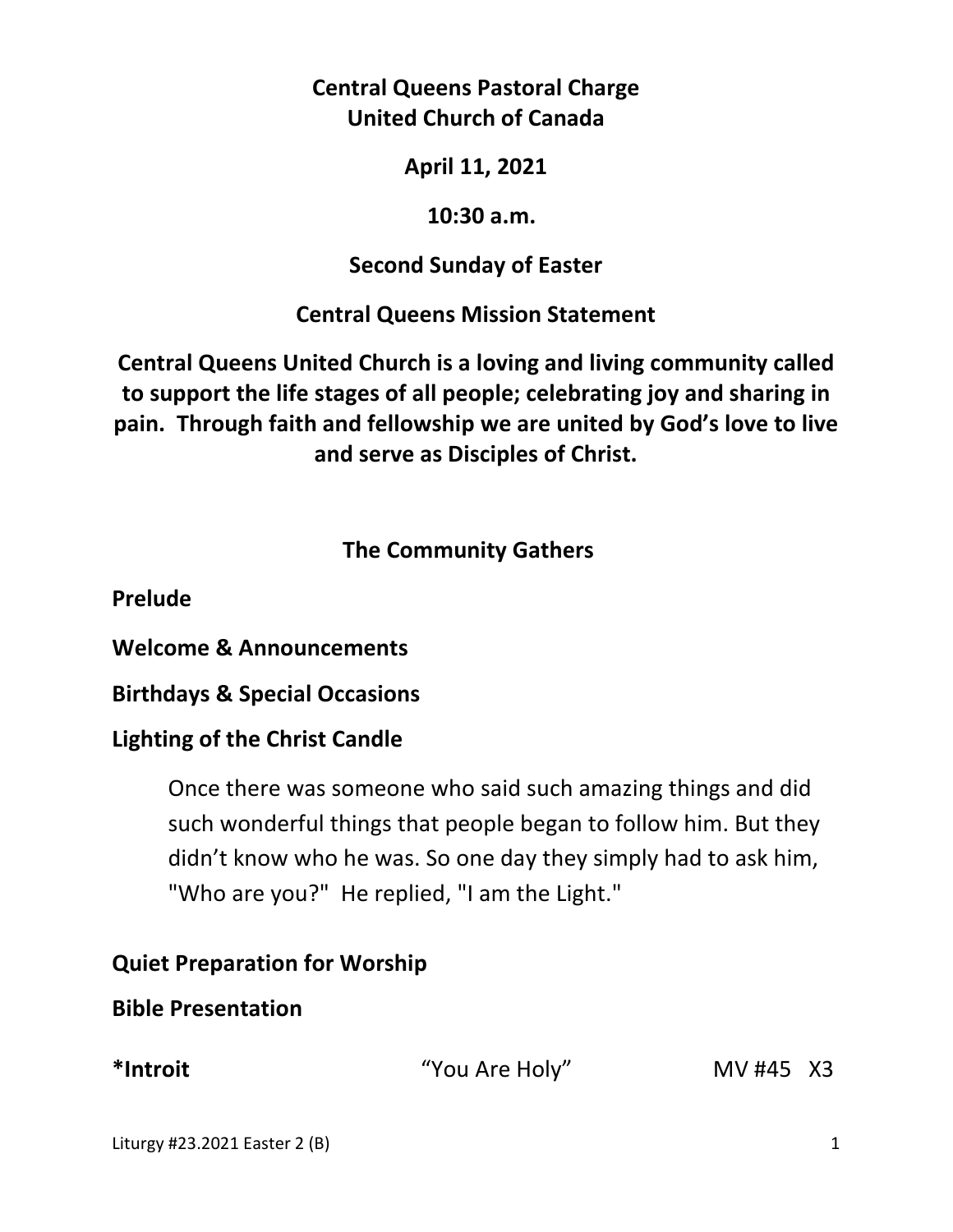At the beginning of the day, at the beginning of the week, the faithful yet fearful people gathered together. It was then that the Spirit of God came among them and whispered:

#### **peace be with you.**

 Their hearts skipped a beat as they double checked that the lock on the front door was still latched. So the Presence of God spoke a little louder:

#### **peace be with you.**

 They looked around at each other, puzzled, amazed, befuddled, and bewildered. Some smiled. Some doubted. Some wondered if it were just too magical sounding or too good to be true. So the Christ showed them that his own scars were not the end of the story and that is when the words of God began to feel joyous:

#### **peace be with you.**

 From that day on, the people of God repeated the words to one another when they gathered. From one generation to the next, they exchanged the words as a greeting to one another to remember that Holy interruption to fear:

## **peace be with you!**

**\*Hymn** "Christ is Alive" VU #158

## **Prayer of Approach**

 **God of new life, we come to you, rejoicing in the mystery of the Risen Christ,**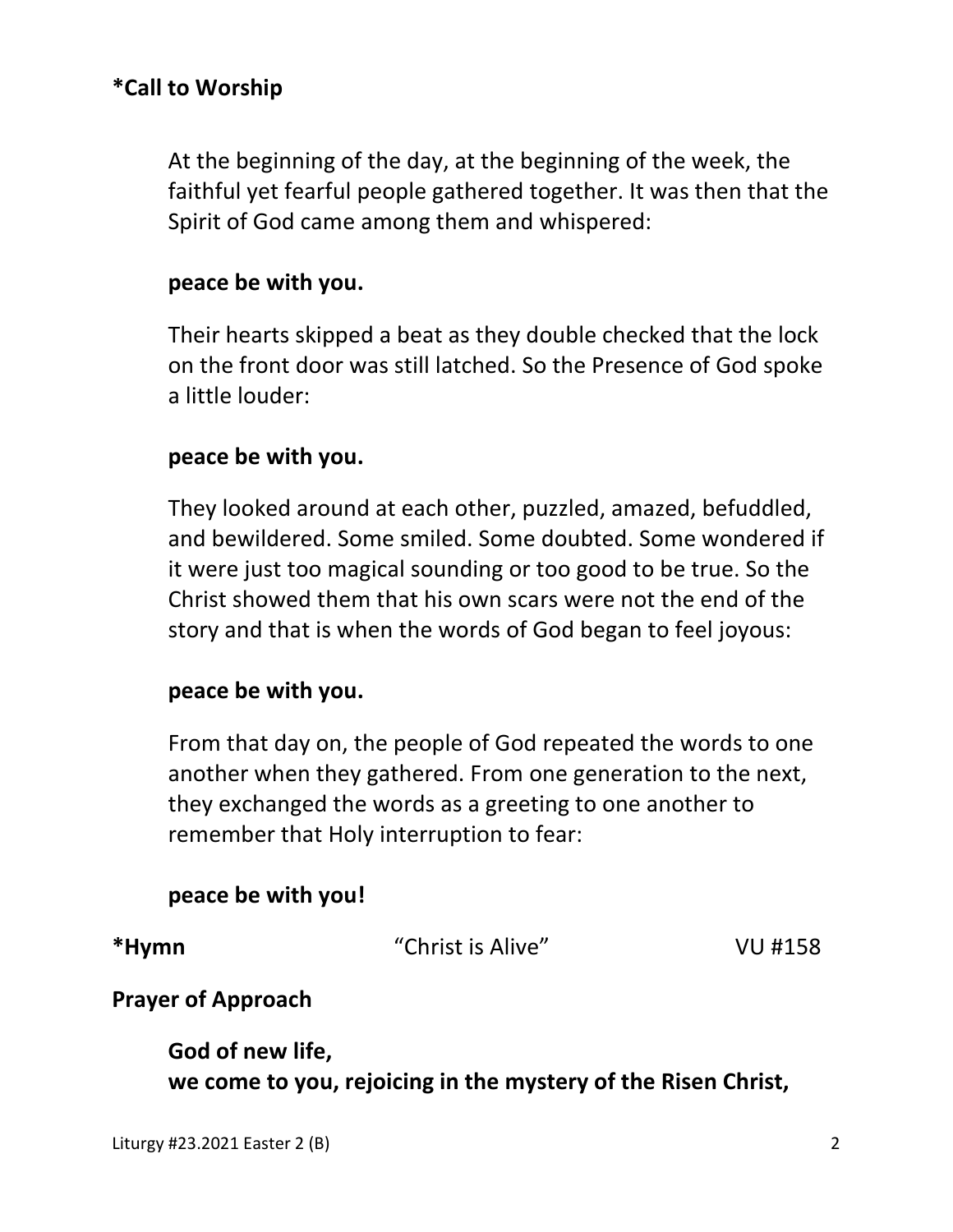**present among us always, even when we least expect him. We marvel at your constant love,** 

 **your victory over evil and death,** 

 **and your resurrecting hope which embraces us in every circumstance.** 

 **Trusting in these gifts, we seek to live as Easter people in every place and time.** 

 **Strengthen us with the gift of your Holy Spirit in this time of worship,** 

 **and bless us with your peace through Christ, our Risen Lord.** 

With Jesus, we share in the ancient prayer…

#### **Lord's Prayer**

**Our Father, who art in heaven, hallowed be thy name. Thy Kingdom come, thy will be done on earth, as it is in heaven. Give us this day our daily bread; and forgive us our trespasses, as we forgive those who trespass against us; and lead us not into temptation, but deliver us from evil. For thine is the kingdom, the power, and the glory, for ever and ever. Amen. Hymn** "Jesus Loves Me" VU #365 vv. 1, 2 **All God's Children** 

| <b>Hymn</b> | "Jesus Loves Me" | VU #365 v.3 |
|-------------|------------------|-------------|
|             |                  |             |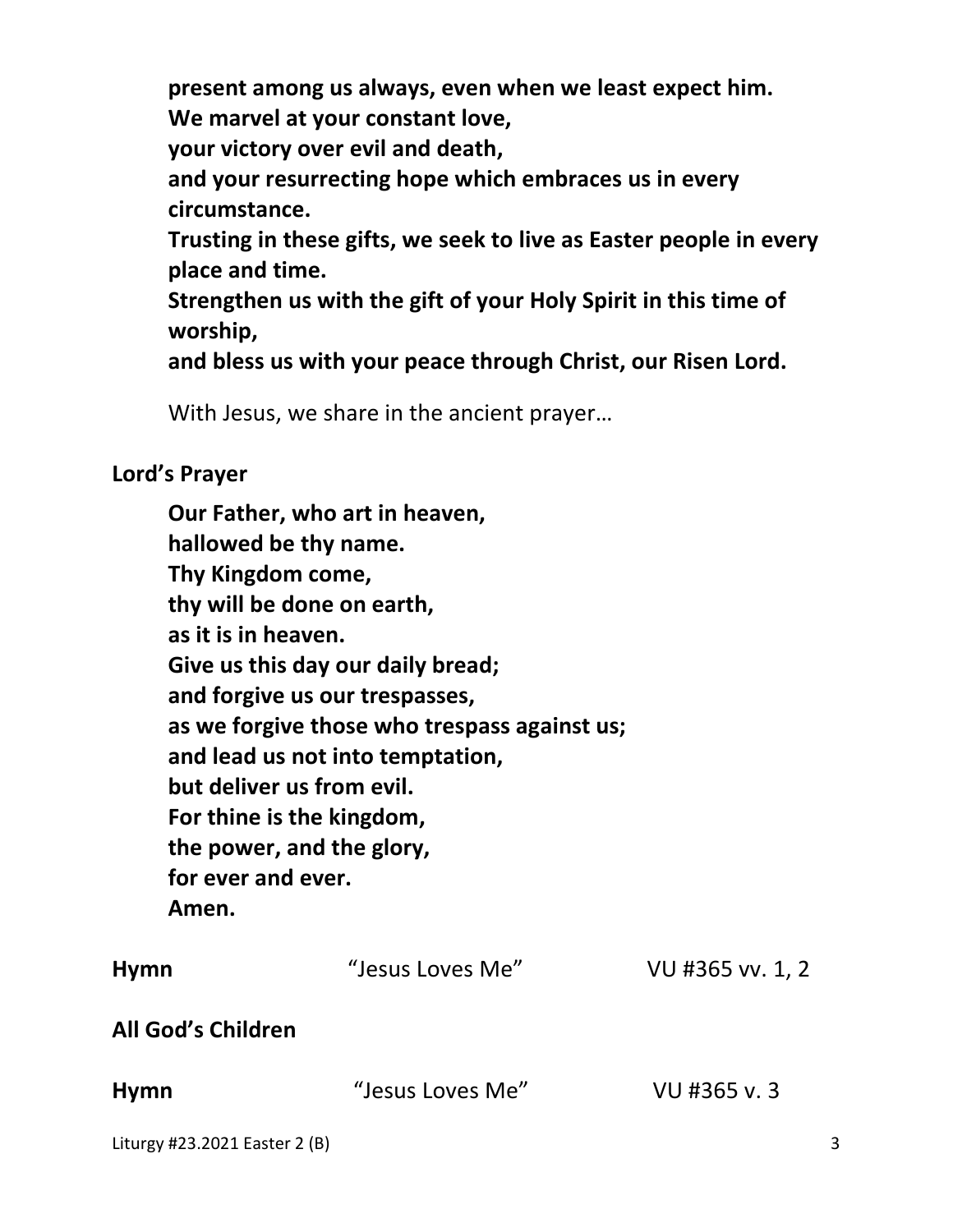# **Listening for God's Word**

# **Acts 4:32–35**

 Now the whole group of those who believed were of one heart and soul, and no one claimed private ownership of any possessions, but everything they owned was held in common. With great power the apostles gave their testimony to the resurrection of the Lord Jesus, and great grace was upon them all. There was not a needy person among them, for as many as owned lands or houses sold them and brought the proceeds of what was sold. They laid it at the apostles' feet, and it was distributed to each as any had need.

 **Psalm 133** VU # 856

# **John 20:19–31**

When it was evening on that day, the first day of the week, and the doors of the house where the disciples had met were locked for fear of the Jews, Jesus came and stood among them and said, "Peace be with you." After he said this, he showed them his hands and his side. Then the disciples rejoiced when they saw the Lord. Jesus said to them again, "Peace be with you. As the Father has sent me, so I send you." When he had said this, he breathed on them and said to them, "Receive the Holy Spirit. If you forgive the sins of any, they are forgiven them; if you retain the sins of any, they are retained."

But Thomas (who was called the Twin), one of the twelve, was not with them when Jesus came. So the other disciples told him, "We have seen the Lord." But he said to them, "Unless I see the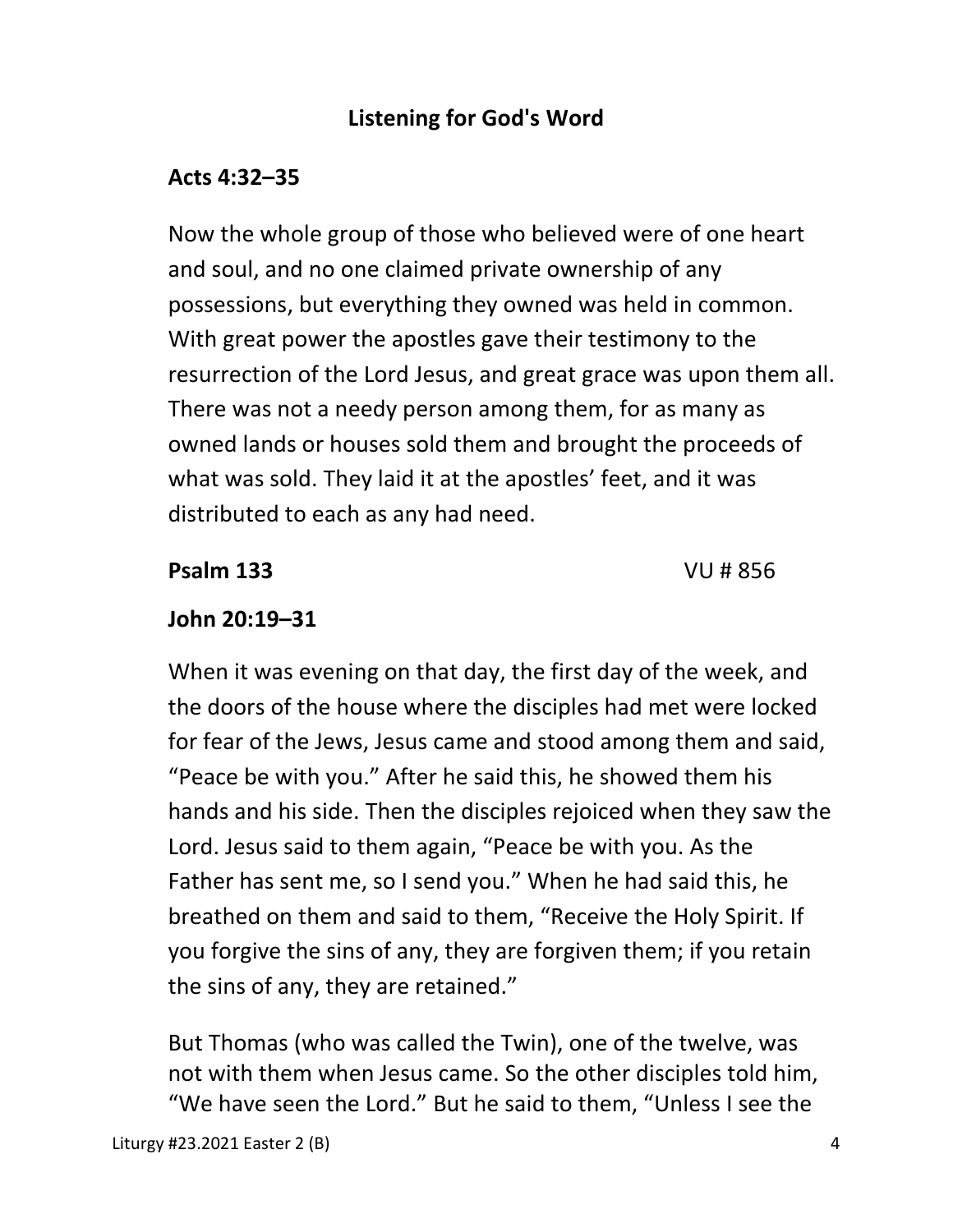mark of the nails in his hands, and put my finger in the mark of the nails and my hand in his side, I will not believe."

A week later his disciples were again in the house, and Thomas was with them. Although the doors were shut, Jesus came and stood among them and said, "Peace be with you." Then he said to Thomas, "Put your finger here and see my hands. Reach out your hand and put it in my side. Do not doubt but believe." Thomas answered him, "My Lord and my God!" Jesus said to him, "Have you believed because you have seen me? Blessed are those who have not seen and yet have come to believe."

Now Jesus did many other signs in the presence of his disciples, which are not written in this book. But these are written so that you may come to believe that Jesus is the Messiah, the Son of God, and that through believing you may have life in his name.

#### **Anthem**

#### **Sermon**

| <b>Hymn</b> | "Joy Comes With the Dawn" | VU #166 |
|-------------|---------------------------|---------|
|             |                           |         |

## **Responding to God's Word**

## **Offertory Invitation**

God invites us to bring the fullness of who we are into worship and to share the fullness of who we are with the world. So it is God's holy invitation that asks us to pause and wonder what we want to offer of ourselves to the world. Time? Presence? Kindness? Financial support? Prayers? We give as we are called, as we are able.

Liturgy #23.2021 Easter 2 (B) 5 **Offertory** "Your Work, O God, Needs Many Hands" VU #537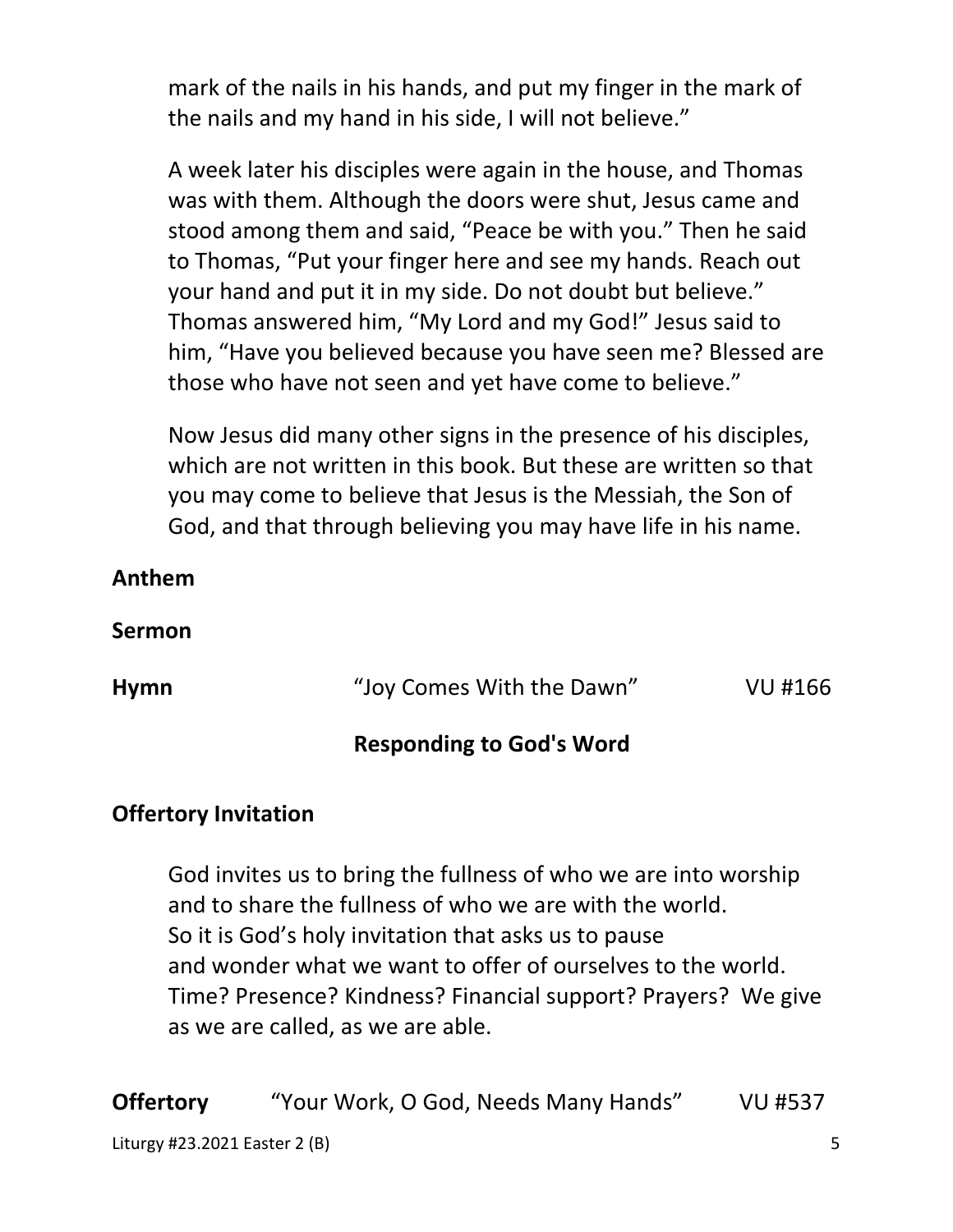# **\*Presentation of Offering**

#### **\*Offertory Prayer**

Generous God, we thank you for the hope and joy we find in your resurrecting power. Bless the gifts we bring so they may spread hope and joy in the world you love. In the name of your greatest gift, Jesus, who is the Christ, we pray. Amen.

#### **Prayers of Thanksgiving and Intercession**

Thank you, loving God, for your renewing presence in our lives, and for the many ways you make yourself known to us: in words spoken in peace, in actions that embody love, in creation that awakens wonder within us, and in worship that inspires faith and understanding. With memories of the grace you have shown us, and with confidence in you will yet show us more, we pray that all people will come to know the life-giving joy we find in Christ.

 We pray for those who are feeling fearful, worried or overwhelmed, especially as the months of pandemic restrictions stretch on. Lord Jesus,

#### **Reveal to them your risen presence.**

 We pray for those who face violence and unrest each day, in countries around the world and at home in our own community. Lord Jesus,

#### **Reveal to them your risen presence.**

 We pray for our national, provincial, and municipal leaders as they lead planning for our communities to recover from the pandemic. Give them wisdom and compassion, Lord Jesus,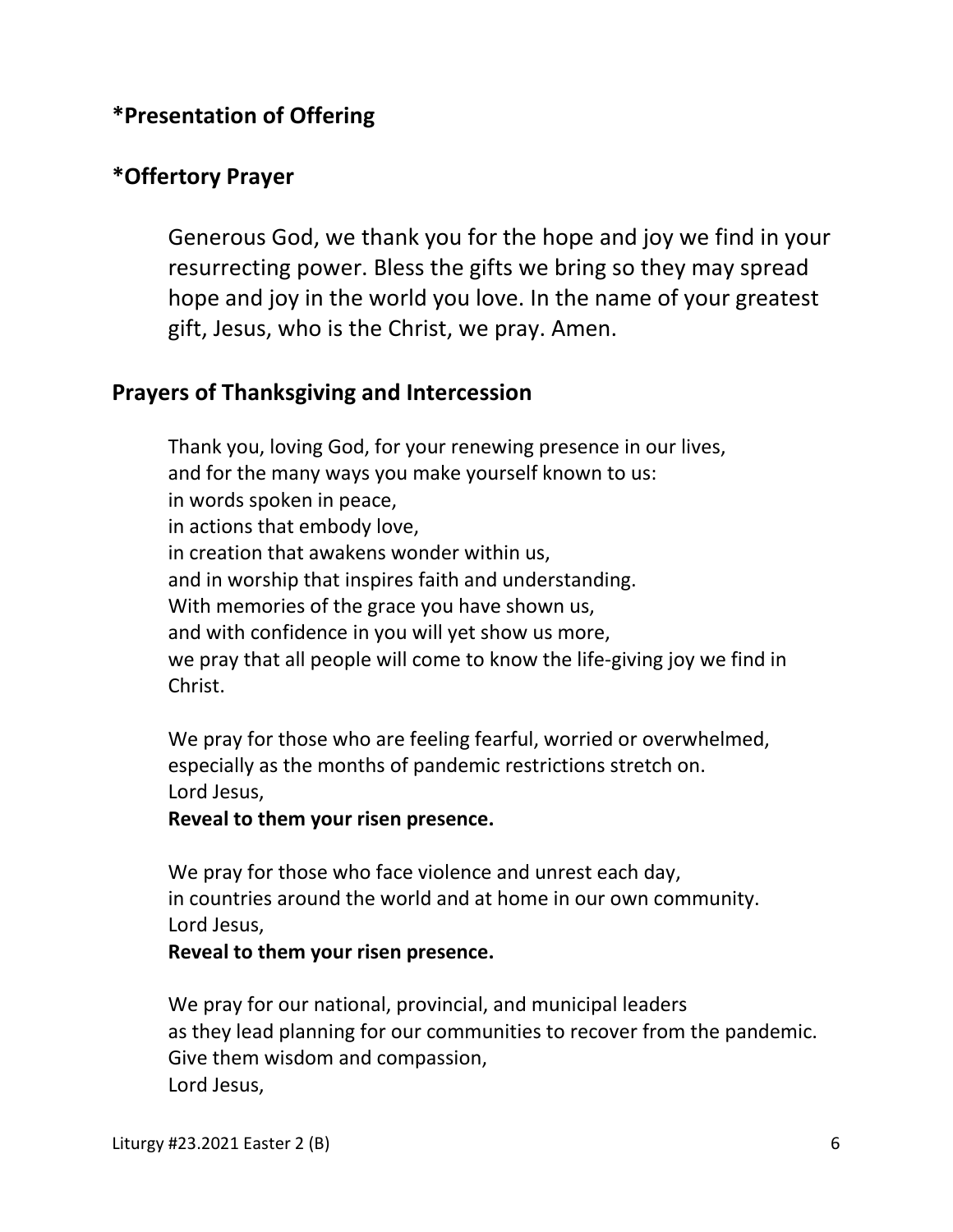#### **Reveal to them your risen presence.**

 We pray for our congregation, for churches in our community, and for Christians around the world, especially those who face persecution. Lord Jesus,

#### **Reveal to them your risen presence.**

 We pray for our neighbours, especially for those who live in poverty and those who know rejection and discrimination. Lord Jesus,

#### **Reveal to them your risen presence.**

We pray for those who are ill, in pain or in grief. We remember before you, silently or aloud, those on our hearts today:

 Bring them comfort and strength, Lord Jesus,  **Reveal to them your risen presence.** 

 God our Maker, hear our prayers, and use us in ways we may not yet even imagine to respond to those around us with the love we see in Jesus Christ and the confidence we draw from his resurrection. Amen.

| *Hymn | "Dance With the Spirit" | MV #156 (X3) |
|-------|-------------------------|--------------|
|       |                         |              |

#### **\*Blessing** 2 Corinthians 13:14

The amazing grace of the Master, Jesus Christ, the extravagant love of God, the intimate friendship of the Holy Spirit, be with us all forever more.

#### **Choral Amen**

#### **Choral Benediction**